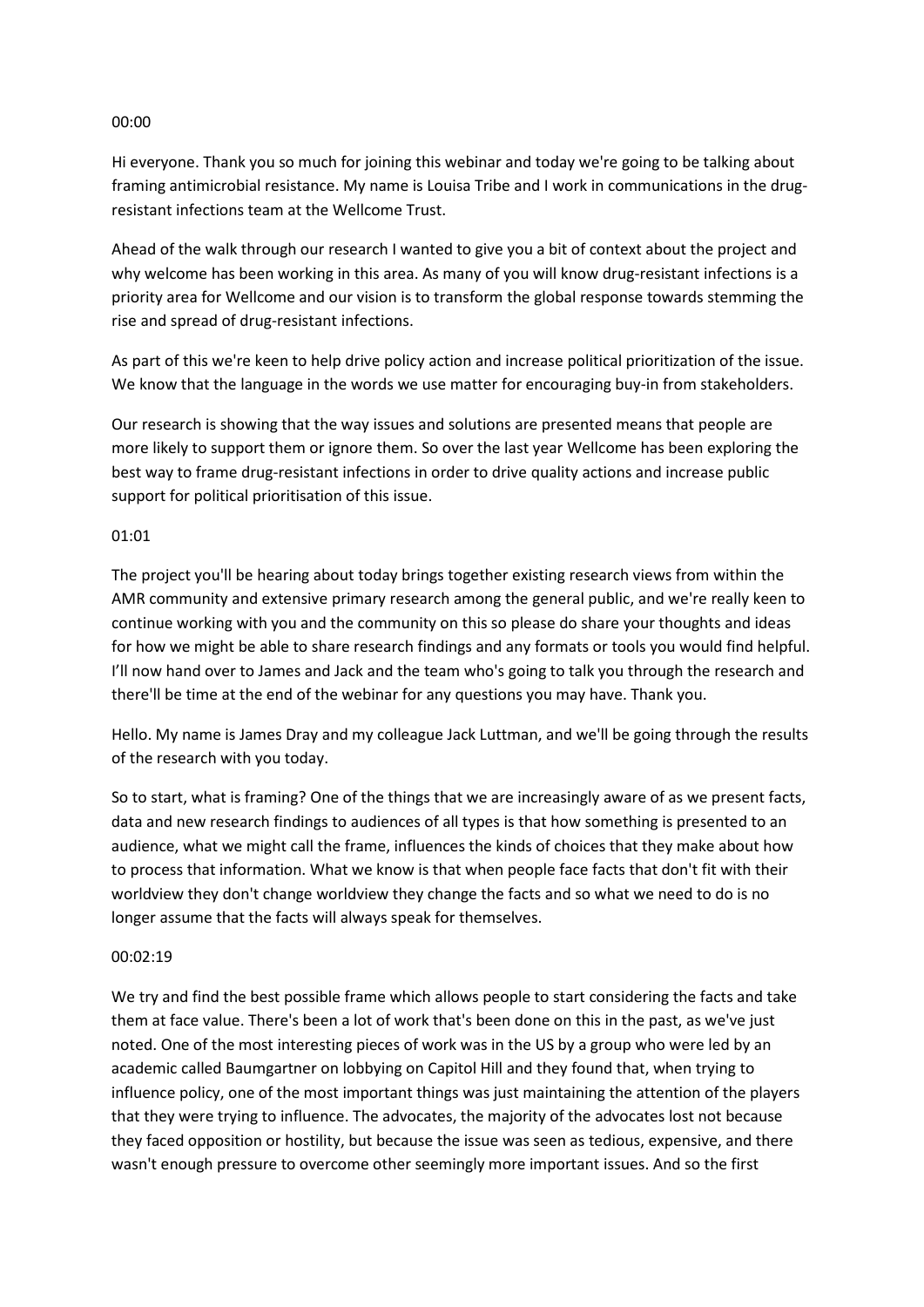challenge that we face with an issue like antimicrobial resistance, which is complicated and difficult enough, and hard for policy makers to understand, is trying to get it to overcome the other millions of issues they face on the tape state basis so they can prioritise it.

## 03:30

Another feature that comes through strongly in this research is that framing issues in different ways can in fact lead to policy change. The most famous example that has been regularly used over the years is the issue of smoking where the facts about smoking were known in the US decades before policy action was finally taken. And that policy action was taken when the frame changed from a debate that was primarily about the smoker and the impact on his or her own health and their freedom of choice in the matter, so a debate about the impact of the smoke on other people, on second-hand smoke and how that might affect others.

And there's a direct correlation between that change in frame and actions starting to be taken on Capitol Hill. The theory of change for this particular project is that this matters for antimicrobial resistance for three reasons.

### 04:27

The first is the idea that in the in the majority of relatively democratic countries in which we work, the idea that and if an issue is prioritized by the public was seen as an issue that the public will prioritize, that that will help but drive up the political agenda and gain the attention of policy makers.

Sometimes that means less that the public need to be actively advocating for it, and more that we need to be able to show policy makers that it's important to the public. But the first part of the theory of change is that there is a link between public prioritization and political action.

The second point is that when policy makers and politicians begin to understand the issue, and when they begin to talk about it and to use the issue that we're talking about, that can also drive policy action. The bureaucrats, and civil servants, and people lower down the value chain, if they see policy makers talking about the issue a lot and explaining it in ways that they understand and that can successfully lead to policy actions.

# 05:31

And the third part of the theory of change was that whereas the AMR community has actually been very successful in ensuring that a few very senior stakeholders have bought into the importance of the issue, there is a need for it to have wider cut through. And this is a need that came from interviews with members of the community and others who found that even if they were managing to get a lot of success with very specific policy makers, there wasn't petering out into the rest of parliament, there wasn't getting to the finance minister, and so policy action isn't being taken as quickly as it could be.

So the objectives for this project… we'll move on to the next slide… were to try and get different research to establish the most effective ways to talk about antimicrobial resistance that first helps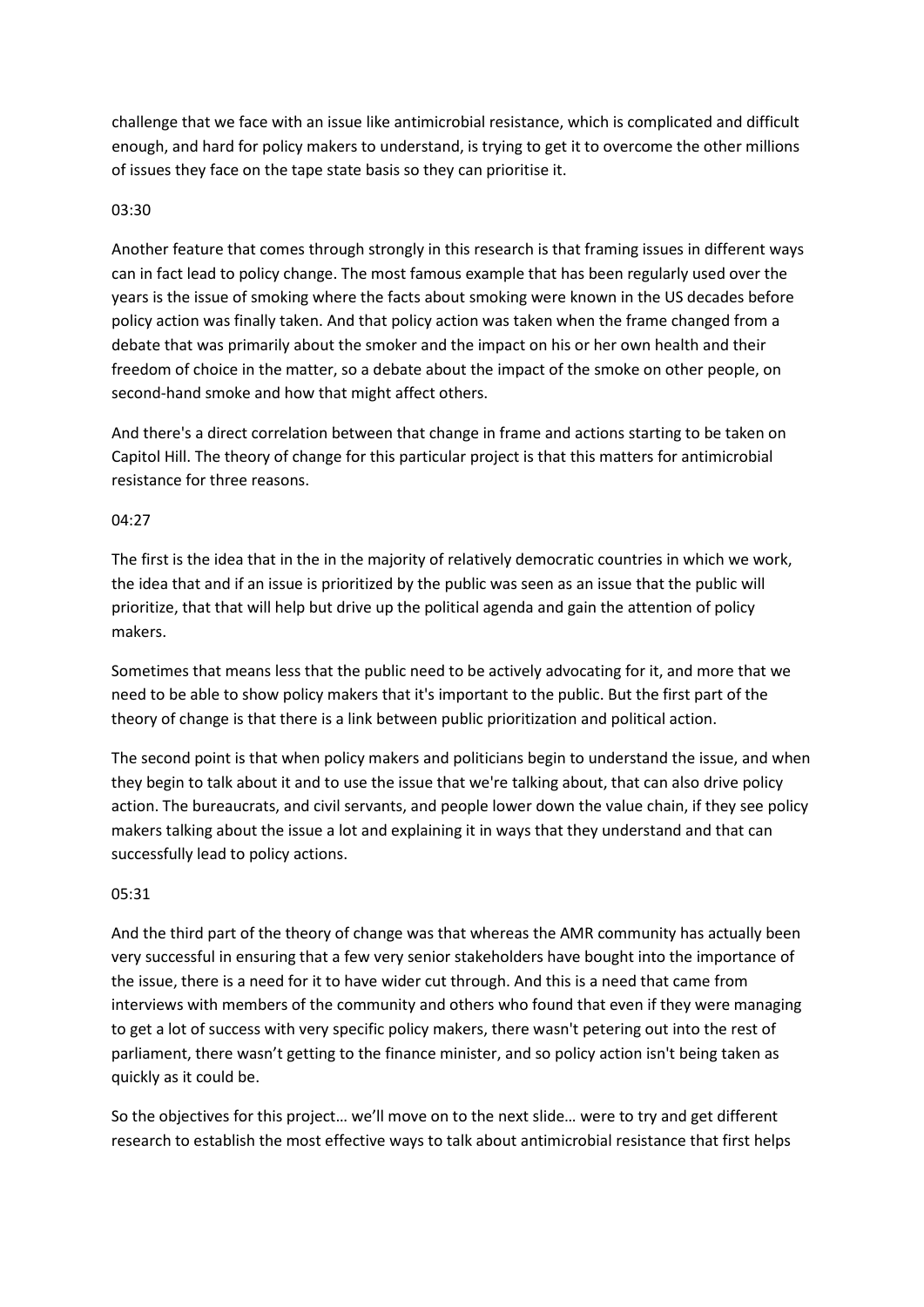the public to increasingly understand the problem of antimicrobial resistance, and second persuade them that antimicrobial resistance is something that should be the focus for political action.

## 06:35

So this research is focused on ways to clearly explain AMR and to encourage broad support for action. It's not behaviour change research in the way that many of you will be familiar with. It's not intended to change individuals antibiotic use. Instead it is about trying to find the best possible language to ensure that the public can put pressure on their elected and unelected representatives take action on the issue.

One question that we were often asked in the run up to this project was that if our focus is on policy makers why not just do all of our research on what policy makers think. And what we increasingly found though was that many of those policy makers don't understand all the science, they are in the same position as many members of the public. So finding a clear, simple and easy to understand explanation was just important for policy makers as much as it was for the public.

Let's move on to the methodology briefly. this is a very comprehensive piece of work that was undertaken over an 18-month period. As you'll see on the slide, we began with a thorough investigation of existing data and resources to understand what framing is currently being used and how effective it is. And this was based predominantly on tip-top research.

In the second phase we did in-depth media and social media analysis in key countries to map the conversation about antimicrobial resistance, drug related, drug-resistant infections etc and how is being covered and discussed, who is jumping on what issues, what were they talking about.

After that we had qualitative in-depth interviews with experts and practitioners in the community and asked them about the difficulties that they faced in communicating about antimicrobial resistance and what they thought the most effective tools were at their disposal at the moment. And thereafter we continued to effect a series of public message shifting, but qualitative and quantitative.

# 08:47

We started with the quantitative survey to identify the best framing messages with our key audiences, and then follow that up with qualitative stage focus groups to refine the best-performing messages in key countries.

If you look at the next slide you'll see briefly the scope of actors. So that public message which I just alluded to but played in seven countries: the United Kingdom, United States, Germany, Japan, India, Thailand and Kenya. And these countries were chosen to ensure both that there was a broad range of perspectives on the issue, and to make sure that we were covering off both views from the global North and the global South. There were countries selected to ensure that we covered key hubs of international influence, major contributors to global antibiotic consumption, and also countries that were notably improving or worsening the levels of antibiotic.

We should state from the start that it was not possible to do this in every country in the world. And many of you will note that there are some countries where we were not able to test, but this is the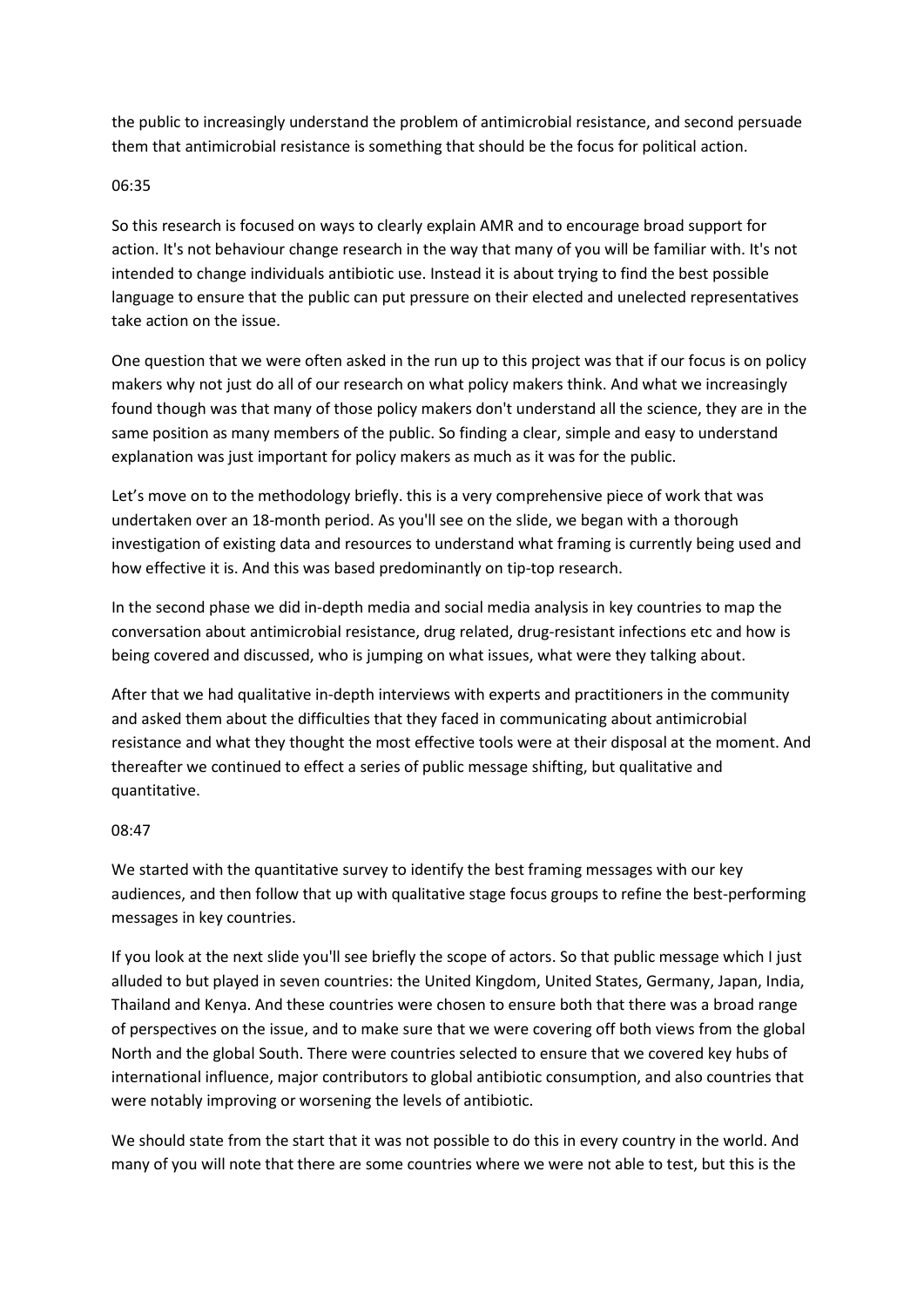most comprehensive study that we've seen of its kind and we're keen to carry on doing more research over the years.

## 10:07

But we feel that we've got a good spread of countries from both the global North and global South that provide us with a good overview of differences of opinions between markets. And we conducted a total of 18 focus groups and the survey was answered by over 12,000 respondents, which is a very robust support indeed.

I'll hand over to my colleague Jack who will now take you through the five principles.

Thanks, James. But before we go through our key findings and recommendations, we just wanted to run through these slides which just outline where we are today and outline some of the aspects of the challenge that we're dealing with when communicating about antimicrobial resistance.

So our research shows that experts and practitioners working on antimicrobial resistance feel that the way this issue is currently communicated is problematic. And there's an extensive basis of evidence from research with the public which shows that there indeed is a problem here. Just to run through them, some of these issues that we've identified.

The first issue to highlight is that multiple terms are used to describe this issue. So we see that different experts and practitioners working on antimicrobial resistance talk about the issue using multiple different terms, for example antimicrobial resistance, drug-resistant infections, superbugs, antibiotic resistance.

# 11:31

You'll be familiar with many of these terms and this is also the case in the media. As is shown on the slide, you'll see on the screen now which charts the terms used in the US, UK and German media, and just shows the range of terms that are used on a regular basis. And I think the impact of using such a range of terms is that it makes it difficult for the public to recognize this as one single issue as they hear it presented as multiple different things.

Secondly, there's a wide range of frames that are used to explain the issue of antimicrobial resistance and to describe its impact. Our analysis of existing research in communicating this issue are interviews with issue experts and our analysis of media and social media coverage. The issue shows the range of frames that are used. The slide you'll see on the screen now shows a selection of media headlines which just illustrates the range of frames that are used.

These range from apocalyptic headlines which is talking about the antibiotic apocalypse or returning to the dark ages of medicine, referencing the number of deaths, talking about who it affects, whether that be children or the vulnerable or the elderly, talking about the impact in terms of its economic impact, or perhaps its impact on medical systems. Or sometimes talking about it in comparative terms so comparing it, for example, to climate change. So again, this is another challenge that we're dealing with. So many different frames are being used to talk about this issue.

The third issue I want to highlight is the disjointed media coverage. So the way that antimicrobial resistance is covered in the media can actually be quite unhelpful, I think, in driving public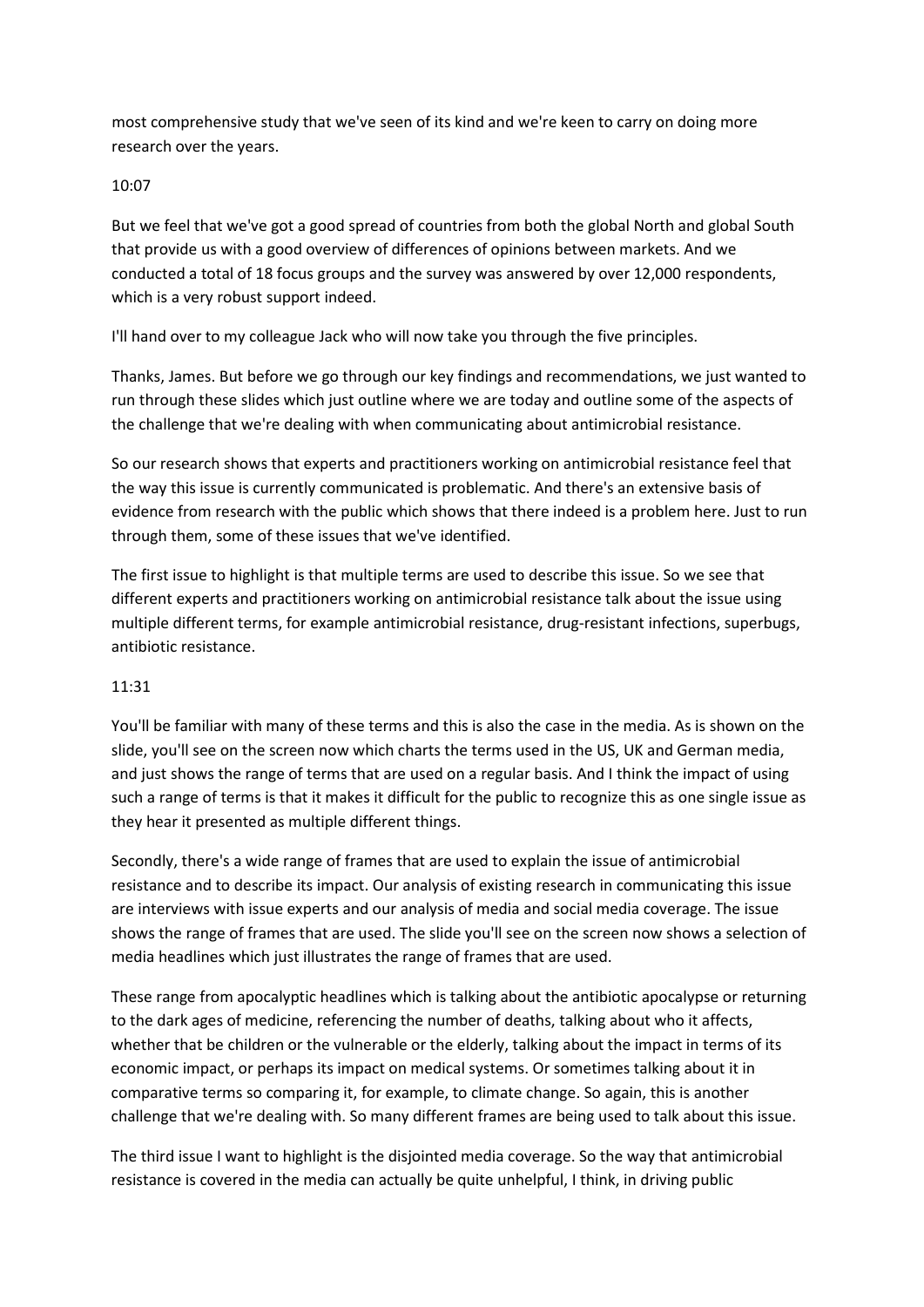understanding. The slide that you'll see on the screen now shows a map of UK media coverage over a 12-month period. And for those who aren't familiar with this sort of chart, essentially each dot on this slide shows a single news story. And similar stories are color-coded and clustered together. But here we see a range of different clusters, each representing a different theme in news coverage.

### 13:35

And one of the interesting findings when we analyse this this map is the coverage is typically driven by specific disease areas and outbreaks. And this is the case in the UK, but also in the US and Germany. And while this isn't unusual in global health, it does mean the coverage of antimicrobial resistance often appears disjointed and fragmented when seen only through a disease or outbreak specific lens. And again, that makes it difficult for the public to make connections between different stories on this issue and to connect the different aspects of the issue.

And then the last issue I want to highlight before we move on is that our analysis of social media conversation shows the discussion of antimicrobial resistance tends to be quite specialist conversation on Twitter and social networks. The conversation in US is driven by institutions, and while individual users drive more activity in the UK and Germany ,they too tend to be from a specialist or medical background, including pharmacists, infection specialists and microbiologists.

In addition, as is shown on this chart, the overall volume of conversation about antimicrobial resistance is relatively low when compared to other more high-profile issues such as climate change. The result of this is that the conversation is not a mainstream one or one that many social media users beyond the experts and practitioners working on the issue are likely to engage with.

#### 15:09

So now we would like to take you through some of the key findings from our research. And I think it's worth saying up front that one of the key findings is that there are universal themes that resonate effectively across all of the countries that were included in this study.

This means that we can identify overarching principles to be used when communicating on antimicrobial resistance. And we identified five key principles to use when communicating on this issue.

So these shown on the slide are the five principles that we have identified. And we'll now take you through each of these and some of the evidence that they're based on. We are encouraging experts and practitioners working on antimicrobial resistance to use these principles to inform their public communications wherever possible.

These principles should be used in combination to maximise their impact. And together, by using this language, our communications can help increase public understanding of this issue and encourage more action.

# 16:15

So the first principle is that we should frame antimicrobial resistance as undermining modern medicine. As our social media and media analysis shows, as I just talked through, communications around AMR are often focused on specific disease areas. Our research shows that this is not helpful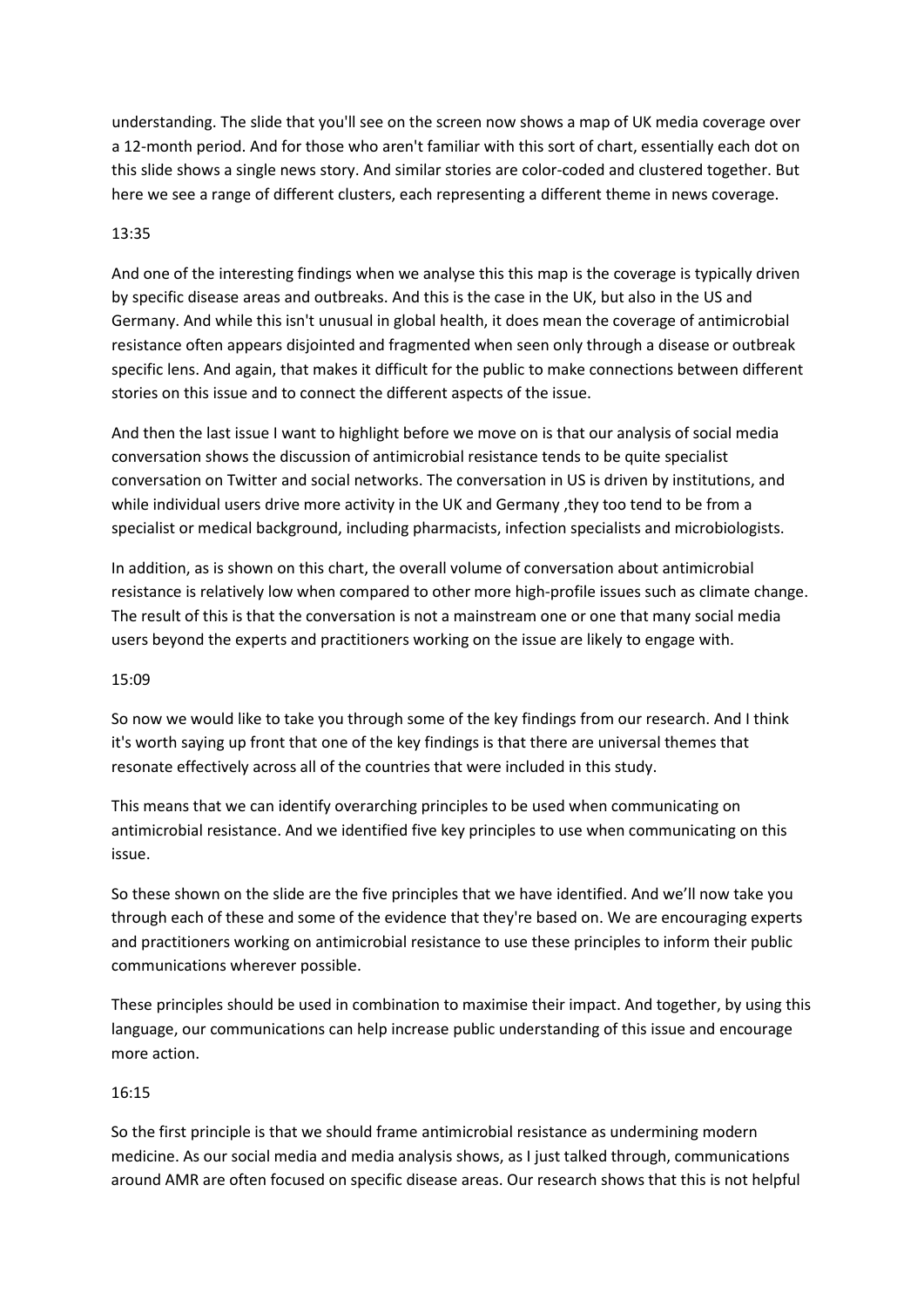in encouraging the public see the urgency of taking action against AMR. When it's seen as one of several health issues, AMR's seen as being serious but not a priority to be addressed. Other health issues such as cancer, obesity, mental health, often feel more urgent and personally relevant to the public.

So to overcome this we should position AMR as a cross-cutting threat. And the most compelling frame in our research was the undermining of modern medicine by antimicrobial resistance. This frame helped the public understand the breadth of the impacts of the issue that is currently having and that it potentially could have in the future.

It also helps reposition the issue from being one comparable with other specific disease priorities one with relevance across a range of different priorities, the result being that antimicrobial resistance was considered not only to be serious, but an issue requiring more urgent action.

Effective communications about antimicrobial resistance need to demonstrate how it's a crosscutting threat across all of medicine, beyond specific disease areas, which sets back and undermines treatments that we've come to rely on. In our public testing, as is shown on the slide here, the message focused on this concept of modern medicine being undermined resonated widely.

And those are the messages that are highlighted in a red box on the slide. And this was a core concept that emerged as a compelling component in several of the messages that we tested, as is shown on this slide. So a message that talks about how people are dying once again from tuberculosis, to apocalyptic framing messages that describe how currently treatable infections would kill once again and also messages that focus on routine surgery and common diseases becoming more dangerous once again.

#### 18:17

So that was the core component that meant these messages were particularly compelling. So our qualitative research, our focus groups highlighted two key reasons why these messages are particularly compelling.

The first is this concept of going back in time and undermining medicine really resonates, and while the sensation is attained in some of the more apocalyptic messaging was a cause for some scepticism and can actually sometimes reduce credibility. The core idea that we were communicating, of treatable infections and injuries killing once again, was particularly compelling. And this concept helps people understand the need for action on this issue.

And then secondly, the idea of setting back progress can be made more powerful by illustrating the breadth of the impact of AMR, so slicing multiple examples of the diseases or procedures affected helps to increase the impacts by framing antimicrobial resistance as a cross-cutting threat with a farreaching impact.

In contrast, if messaging focuses on a single disease or procedure, this doesn't convey the same breadth of impact. And also, by highlighting the broad impacts of antimicrobial resistance, we can tap into the standing of other disease areas, from cancer to diabetes to HIV. And by citing the impact of AMR on several of the public's existing health concerns in this way, this helps us communicate the need for action to be taken.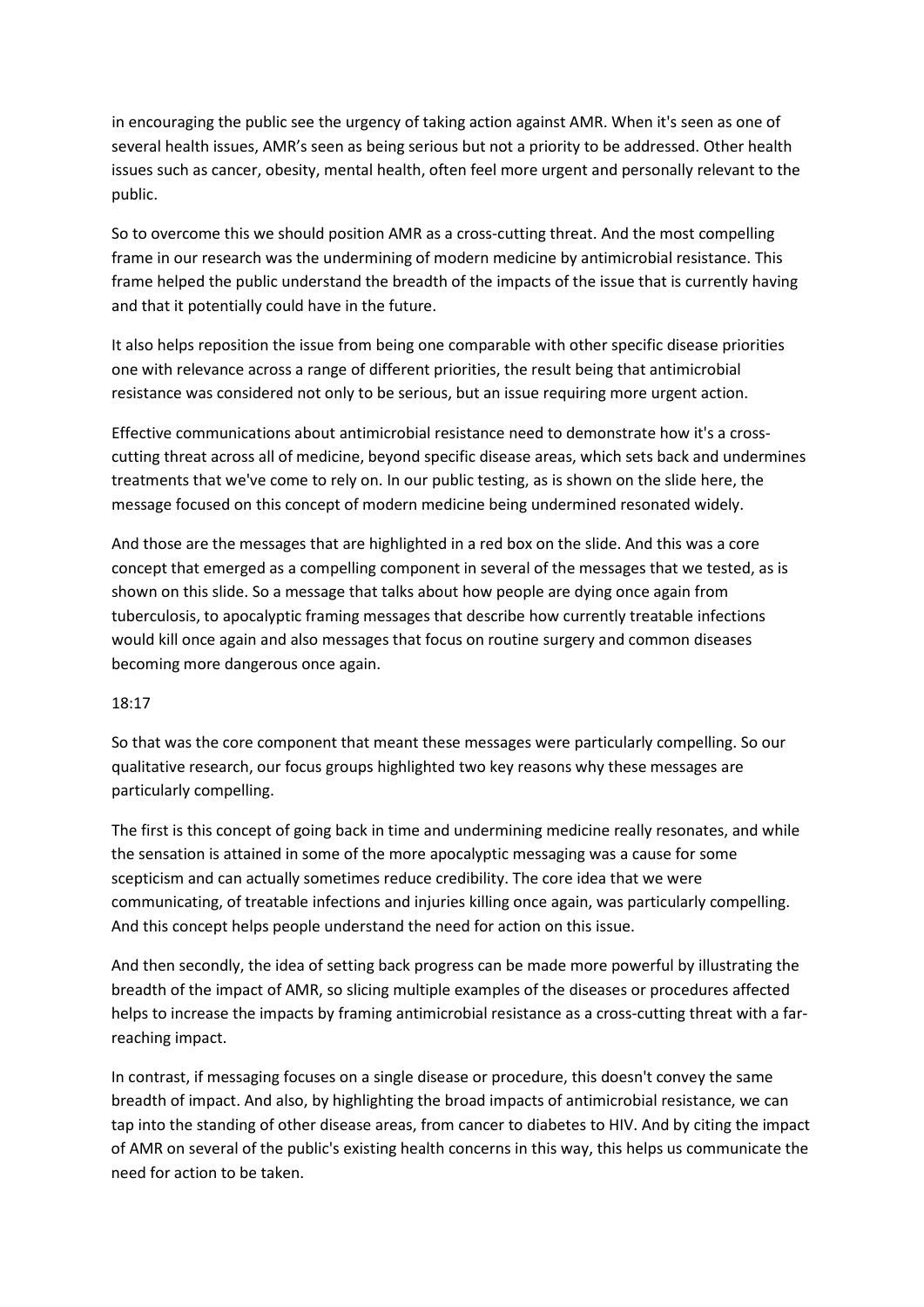So as I say, when communicating the impact of antimicrobial resistance or modern medicine we should illustrate our arguments with examples of routine procedures, common diseases and illnesses that could be affected by this issue. In order for the message to resonate, those examples that we use should be tailored to ensure that there are most relevant to the specific audience being addressed.

So we need to tailor examples based by country and by demographic group. Say, for example, using examples that will feel relevant to parents, the elderly men, women or other specific demographic groups in terms of the examples that we should give I think. We recommend giving examples of the most common procedures, diseases, illnesses or injuries in the country where we're communicating or among the specific groups that we're communicating with. And the idea is this will maximize the potential relevance to our audiences.

### 20:46

The second principle is that we need to give simple explanations of antimicrobial resistance. So our qualitative research shows the importance of helping our audiences understand resistance, showing that having an understanding of the issue is key to driving support for action on the issue.

So we tested a range of messages that explain what is happening with antimicrobial resistance. These range from quite short, punchy, soundbite-type explanations through to more factual explanations, albeit still using basic layman's terms. These messages are shown at the bottom of the chart on your screen.

And we found that the factual explanations which explain antimicrobial resistance in simple and clear terms were most effective in terms of helping the public understand the problem and also for increasing the support for action. This is shown on this chart. The two explanations in yellow at the left-hand side of the chart were the most effective, both are simple explanations of resistance.

And this preference for these simple explanations was consistent across all of the demographic behavioural and attitudinal groups surveys. But while there is demand for a succinct explanation of antimicrobial resistance, this does not extend to demand for detailed scientific explanations.

# 22:12

Those messages should be clear, succinct and easy to understand, and we need to avoid scientific explanations and jargon. As an example, as is shown on the slide on your screen, our public testing shows that commonly used terms like antimicrobial or microbes do not resonate. So survey findings clearly showed lower levels of awareness of the term microbes across countries in relation to bacteria or germs. And even though four in five said they were aware of the term, our qualitative research reveals that this awareness often does not actually equate to knowledge or understanding.

So there's some awareness, but not actual understanding of that term which is significantly lower. A consistent theme across the qualitative research was that messages that are clear, succinct, and easy to understand are most popular, and I think more broadly this finding supports other communications research and how to communicate complex topics effectively.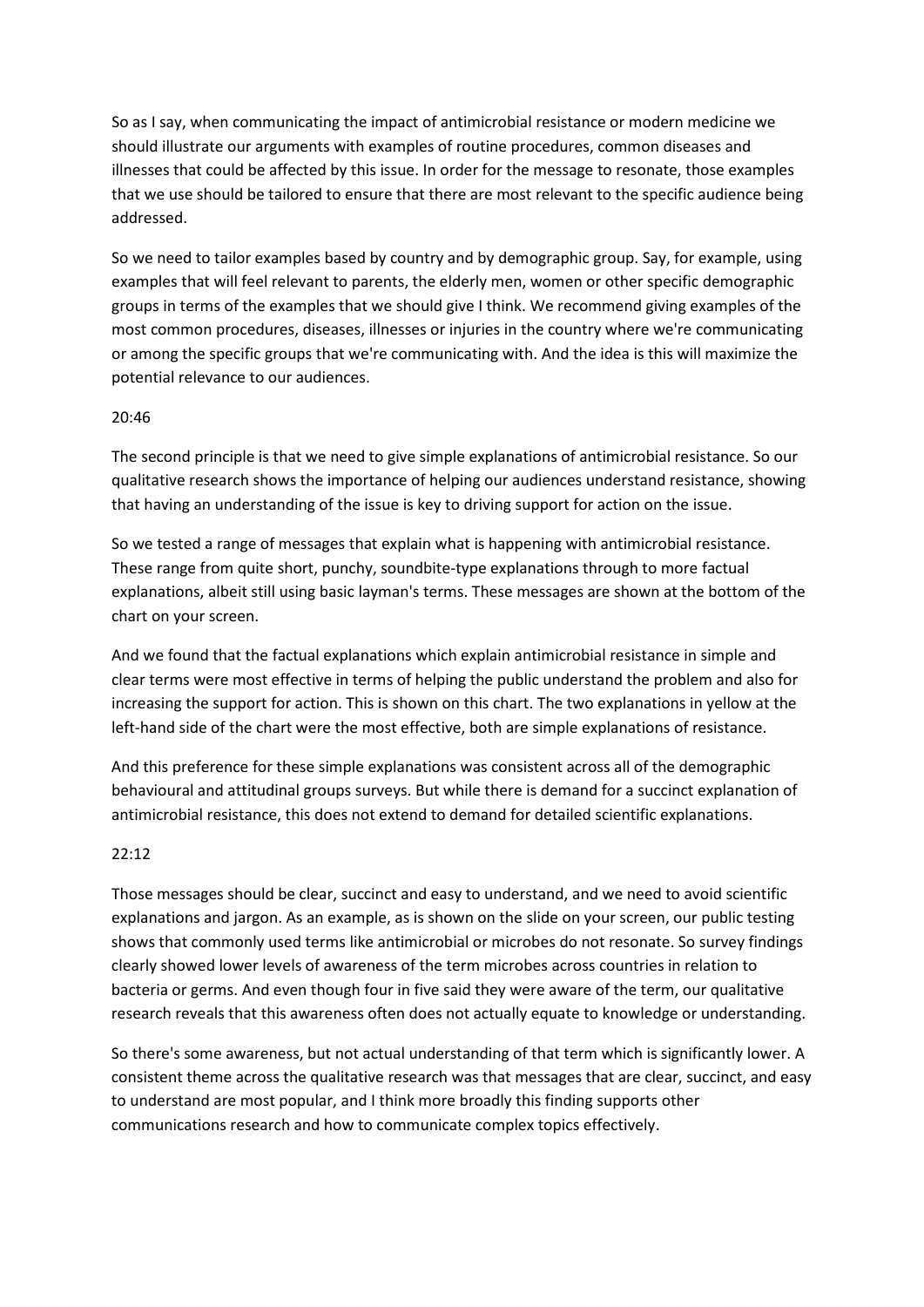A key aspect to explaining resistance communicates that antimicrobial resistance is caused by bacteria developing resistance rather than individuals. So our quantitative research show that there is a widespread misconception that resistance occurs when the body becomes resistant, and this was particularly the case in the global South countries included in our research. This is problematic as it leads to people thinking that they can avoid resistance by not taking antibiotics or by taking them correctly.

Holding this misconception leads to a thought process which was set out here on the slide, at the top of the slide next to the yellow box. It leads to a thought process that means individuals view antimicrobial resistance as something that can be avoided through their own use of antibiotics. It's therefore seen as an issue that does not personally affect them and as a low priority overall.

However, as you'll see by the green box at the bottom of the slide, explaining resistance and that bacteria become resistant, not individuals, is critical for driving public support for action on antimicrobial resistance. Understanding that bacteria become resistant helps people appreciate the antimicrobial resistance is not something that can be avoided by their own personal behaviour and prudent use of antibiotics.

Our research showed the people with this correct understanding of resistance approached antimicrobial resistance with a different thought process. They can then see that everyone is at risk, irrespective of their own use of antibiotics and also that it's a global threat. This understanding, in turn, helps drive prioritisation of this issue. And when explaining antimicrobial resistance, including the part that human activity is playing in accelerating this issue is important, talking about overuse of antibiotics in humans and animals helps give a sense of scale and breadth to the issue.

When communications do not include the role of human activity in accelerating AMR, explanations can make the issue seem inevitable or feel defeatist. And if we only focus on the scientific process, it also lacks a sense of agency.

#### 25:24

As this chart shows, concepts of overuse, is a simple one, but a simple one that resonates effectively with the public and actually is more effective than other terms such as inappropriate use, which is less effective. And terms such as inappropriate use can often feel as more vague or ambiguous or sometimes even judgmental.

An important note here is that when we talk about overuse we need to be careful to talk about overuse in the right way. So it's a concept that can be interpreted in different ways. Where there are misconceptions, for example, that the individual becomes resistant, this idea of overuse is often misinterpreted from an individual perspective, so interpreted in terms of individual overuse. In order to avoid this outcome, we need to clearly reference our collective overuse of antibiotics.

The third of our five principles is that, in order for the public to see antimicrobial resistance as an issue that needs to be addressed, we need to emphasise that this is a universal issue and that anyone can be affected.

So a major obstacle to public support for action on antimicrobial resistance is the lack of a sense of personal jeopardy. This is particularly pronounced among those who hold the misconception that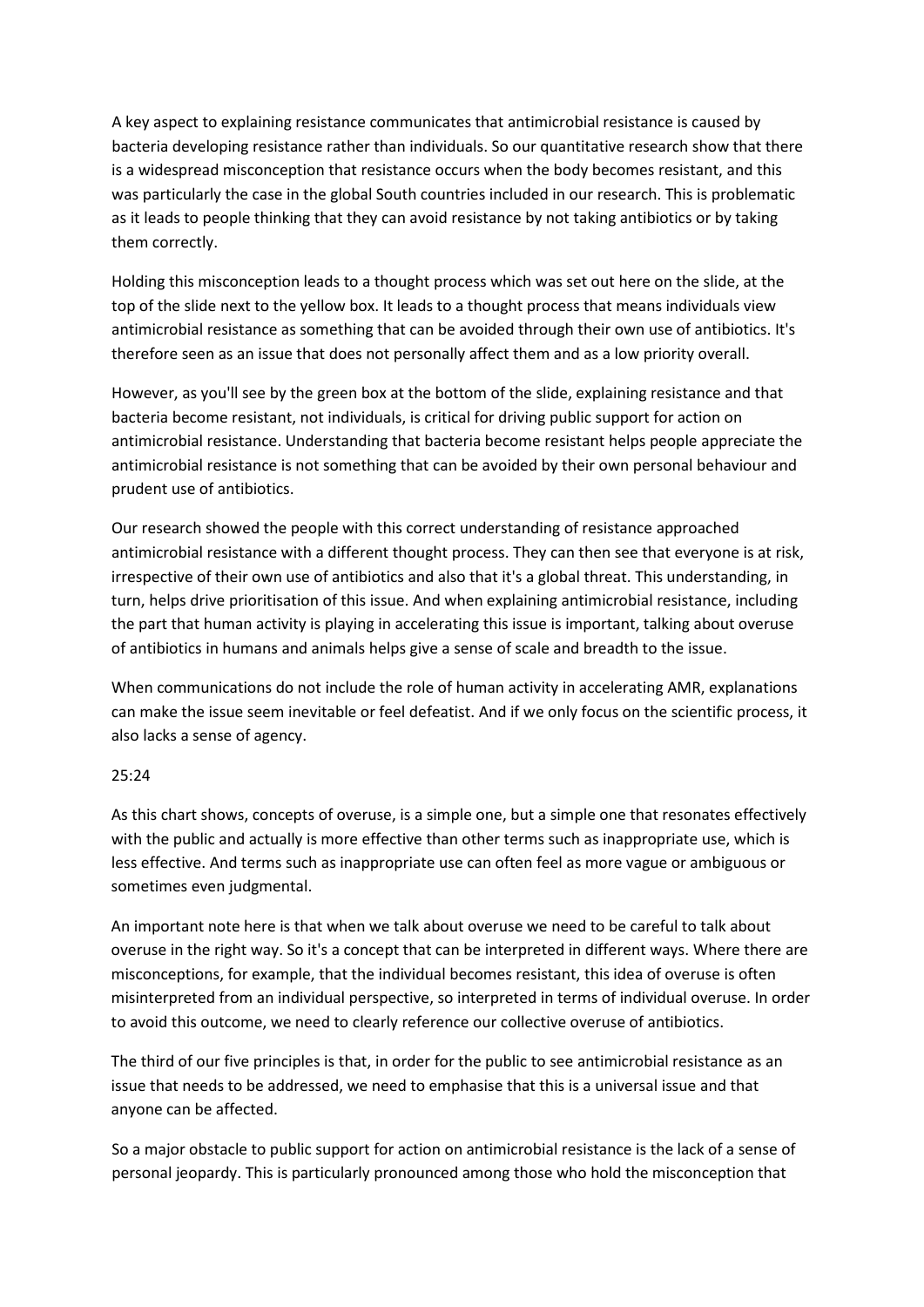resistance occurs when an individual develops resistance as opposed to bacteria which is, as I said, is something that means people can assume they can avoid this issue, but it's also seen among those with a with a better understanding of the problem.

Research shows a key factor in increasing support for action was to communicate that everyone could be affected. But simply citing that everyone is at risk is not sufficient as this can seem too generalized and also too impersonal. So stating that everyone is at risk, which conveys that sense of breadth, therefore needs to be combined with the personal.

### 27:21

For example, by saying we're all at risk including, you, your friends, your family, which is important to increase the personal relevance of our communications. In contrast, focusing on the impacts of antimicrobial resistance on specific groups of the population can have a limiting effect on the power of messaging by decreasing that sense of personal relevance.

In our public research we tested messages that articulated the impact of resistance on different groups, such as vulnerable people or children or the elderly, and feedback in our qualitative research showed that such messages focusing on specific groups, although they're credible, they do tend to reduce that sense of personal relevance, the individuals themselves and therefore in turn their support for action on this issue.

A key part then of making antimicrobial resistance feel like an issue that can affect everyone is to communicate in relatable terms. So this is important because most people either don't know anyone affected by antimicrobial resistance, or don't immediately connect specific issues, like hospital superbugs, with the broader issue.

Our public research shows that messages and news articles that provide the human face of antimicrobial resistance are more effective, and by contrast, numbers and statistics generally resonate less strongly with the public as headline messages. The chart here on your screen shows how messages focusing on the numbers of deaths, shown by the yellow bars, highlighted in red boxes, are less compelling than messages that focus on the impact on individuals which is shown by the blue bars.

However, while statistics and data are less effective as headline messages, our qualitative research show that there is demand for such information but this should be used more as supporting evidence, to provide context and scale rather than being the primary focus of messaging.

# 29:30

The fourth of our principles is that we should focus on the here and now. The current communications around antimicrobial resistance often focus on projections and catastrophic warnings, particularly when talking about the impact issue.

We tested two common examples of this sort of language: the terms antibiotic apocalypse and a message that talked about taking us back to the dark ages of medicine. And on the slide here you'll see some of the direct quotes, verbatim quotes, from the focus groups in response to these messages. These messages actually tested quite well in our quantitative research, but when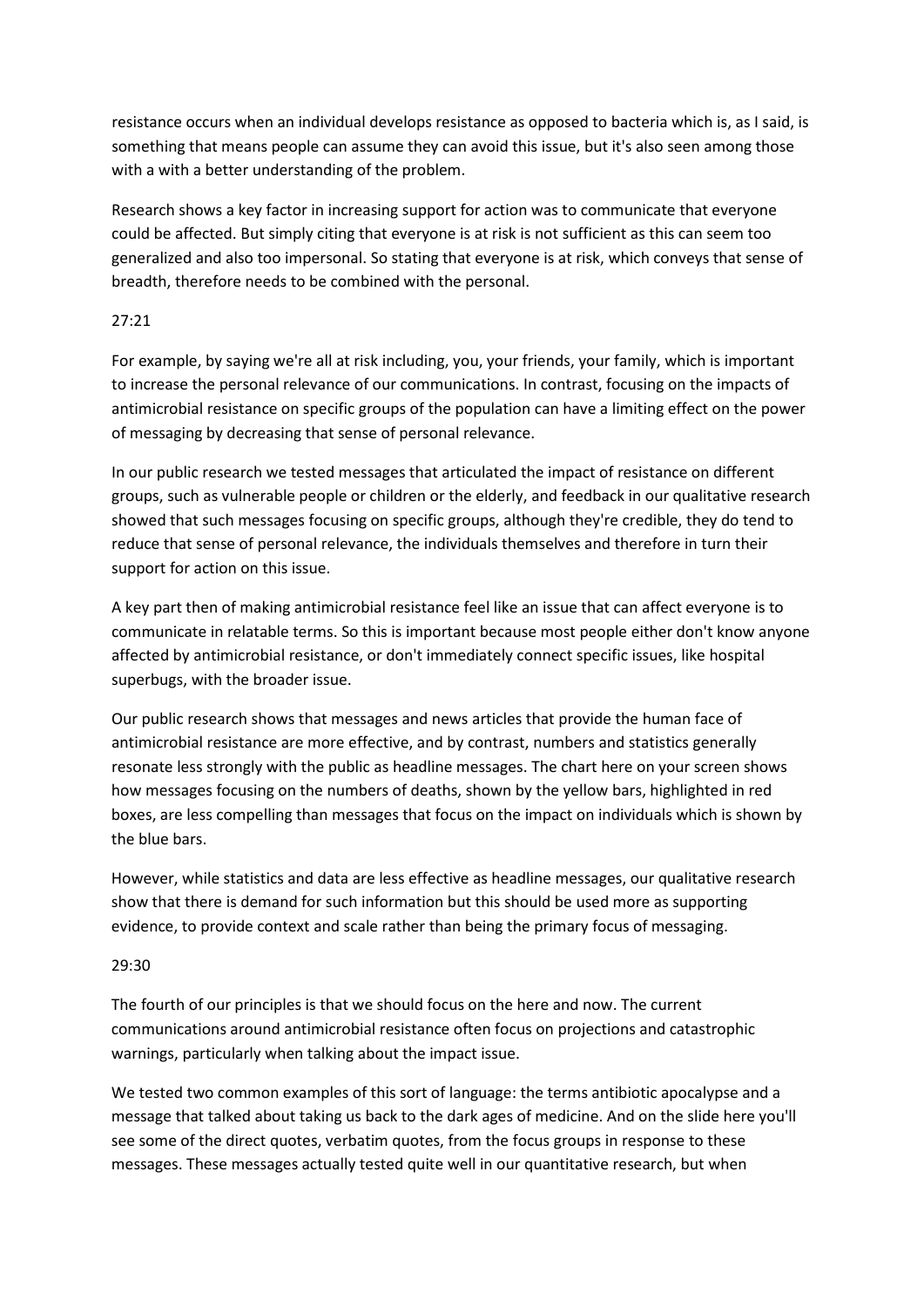explored in more detail in the qualitative research, feedback showed that these messages can be quite something of a double-edged sword.

On the positive side, they actually are quite effective at capturing attention and conveying a sense of urgency. However, the catastrophic language referring to an apocalypse or the dark ages can reduce the credibility of the messages, with the public often seeing them as sensationalist and overly exaggerated, which in turn leads to scepticism and ultimately undermines the impact of the message.

These terms were frequently referred to in qualitative research as being typical of clickbait headlines. Many communications about antimicrobial resistance also focus on projections, focusing on the economic or human impact by 2030 or 2050 or particular dates in the future.

Such projections don't convey the necessary sense of urgency that we need to communicate. These sorts of projections lead to people thinking that antimicrobial resistance is an important issue but crucially not one that needs immediate action. And also projections often reference numbers and statistics which, as I just said, generally resonate less strongly with the public.

Talking about future impacts can also be undermined by the belief in the ability of scientists to solve such problems. The clear theme emerging from the qualitative research was that, in order for the public to see the need for action on this issue, they need to understand the effects of antimicrobial resistance now. We need to make it clear that antimicrobial resistance is currently having a significant impact and that this impact will become increasingly severe if action isn't taken.

## 32:03

The fifth principle and a key finding of the research was that we can boost the impact of communications and antimicrobial resistance by framing the issue as one that is solvable.

The quantitative research included testing the impact of adding a solvable frame for messages. The message antibiotic resistance is one of this generation's greatest problems was tested in isolation. And that's the bar that's highlighted in the red box on the right-hand side of the chart. But it was also tested with the addition of text describing the problem is being solvable, text saying we can make a difference if we take action now. And that's the bar shown on the left-hand side of the chart.

And as this chart illustrates, the addition of a solvable frame had a significant positive impact on the effectiveness of the message in increasing support for action on antimicrobial resistance. In fact it actually increased the resonance of the message by ten full percentage points, which is a significant improvement in terms of how compelling this message is. And this was then supported by qualitative research which showed that positioning the problem as solvable encourages engagement with the issue and gives cause for optimism.

Essentially this prevents the problem from appearing to be an intractable issue, which can often lead to simply disengaging or dismissing an issue. But I think there is an important caveat here, that when we frame the issue as solvable we also always need to be clear about the specific actions that are needed. And again, on the slide here are some quotes taken from the focus groups when we talked about this being a solvable issue.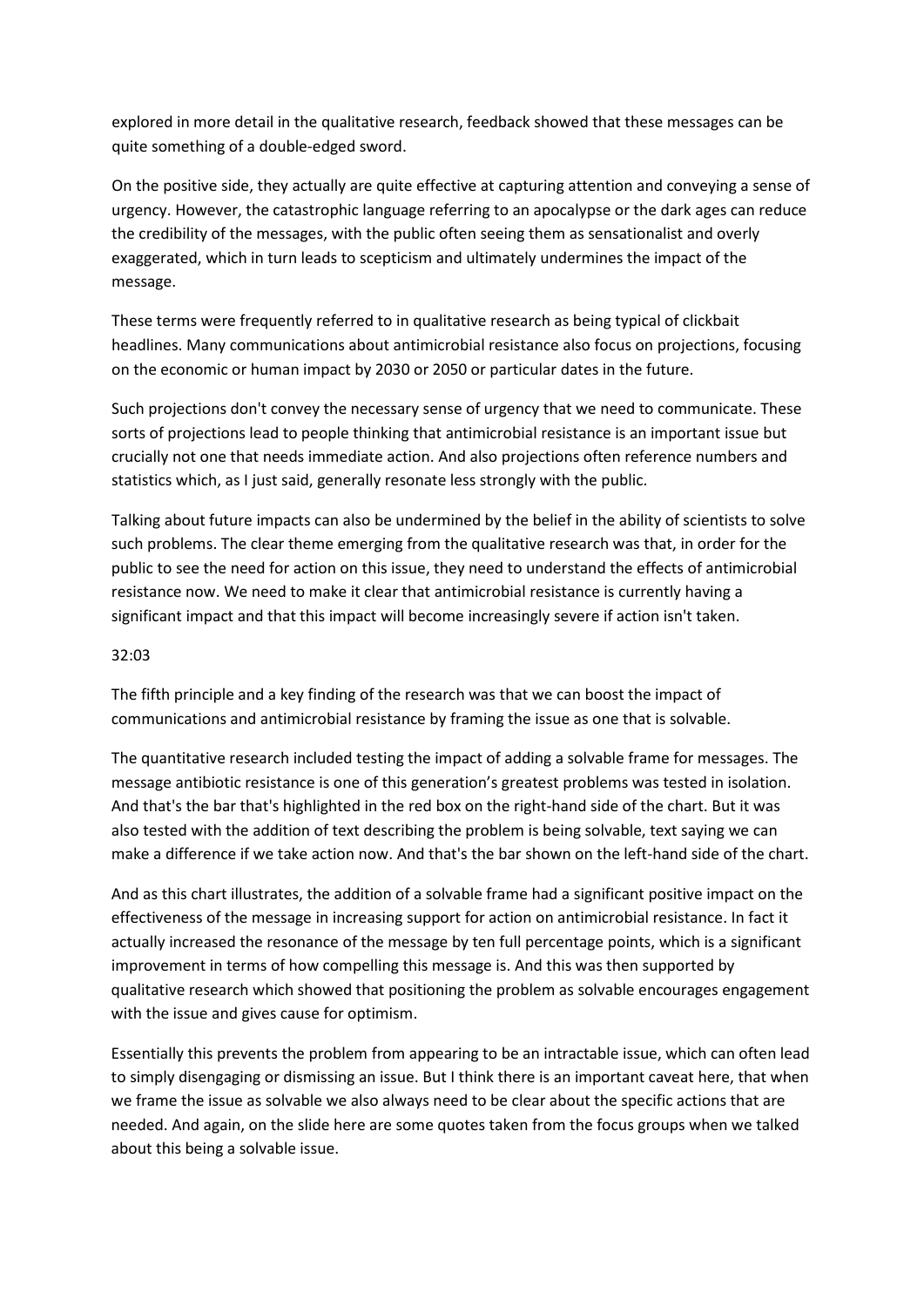In the qualitative research, when we told participants that the issue is solvable, they immediately wanted to know what specific actions were needed and who needs to take them. And this was a consistent theme across all of our focus groups across the seven countries. In fact, we found that framing the issue as solvable without articulating a call-to-action can actually have a detrimental effect, and can even risk undermining the urgency of the problem.

It can lead to assumptions that it's already being addressed and prompt a sense of complacency amongst our audience. So we should always try to be clear about what specific actions are needed.

### 34:24

So that finishes our run-through of our five recommendations. A few more slides now before we open to the Q&A. So based on our findings and the principles that we just ran through, we then put together what the research shows us to be the best framing for antimicrobial resistance. This is broken down into two parts.

So a headline frame, which is essentially the most effective hook for capturing people's attention on this issue and should act as a platform for further communications. And then a long-form frame just how to talk about antimicrobial resistance beyond the headline in order to drive public understanding and support for action on the issue.

We'll show you these shortly on the screen, but it's worth just saying that these are not prescriptive, and we're not saying that communicators have to use these exact words in this way. But this is an example of how to use the principles in a practical sense. And both are set out in our full report for you to read at your leisure.

So this is the headline narrative which you can see on your screen. I won't read it to you now but I will just highlight again why this is effective, referring back to our five principles. So this short statement makes sure that we emphasise that this is a universal issue. It frames antimicrobial resistance as undermining modern medicine and, importantly, it focuses on here and now, making this feel like a current problem.

Then on the next slide we have the longer, long-form narrative and, again, I won't read this out to you. But you can see it on the screen and in the report. In terms of why we think this narrative is most effective especially it opens with a straightforward explanation of resistance using the sort of language that tested most effectively in our research.

# 36:32

It also then positions antimicrobial resistance as undermining modern medicine which you'll see in the third paragraph. And includes a range of example procedures and illnesses that will become more dangerous. And by including that range of examples, that helps boost that feeling of the breadth of the impact and also increases the potential relevance to our audience.

It focuses on the here and now, those states that people are already dying from antimicrobial resistance, and also that more lives are in danger. It also positions antimicrobial resistance as an universal issue affecting everyone. So in this statement we explicitly state that this is an issue that can affect everyone, and we're all at risk, which we'll see at the end of the fourth paragraph on this